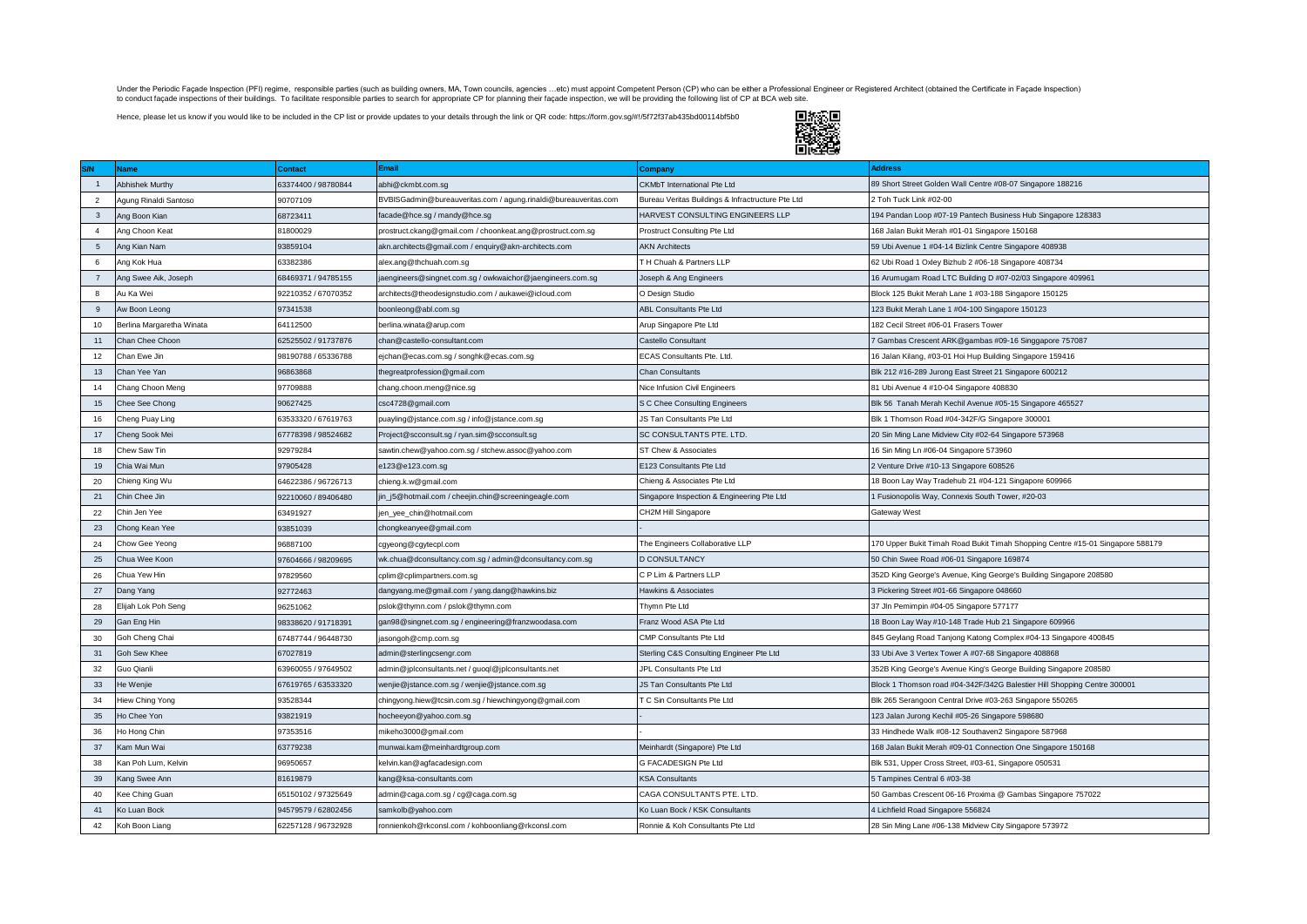| S/N | <b>Name</b>                      | <b>Contact</b>      | <b>Email</b>                                                 | Company                                    | <b>Address</b>                                                |
|-----|----------------------------------|---------------------|--------------------------------------------------------------|--------------------------------------------|---------------------------------------------------------------|
| 43  | Koh Yee Hwang                    | 62929021 / 96206726 | koh_yh@mtech.com.sg / koh_yh@mtech.com.sg                    | Mtech Design Pte Ltd                       | 113 Geylang Road #02-01 Singapore 389217                      |
| 44  | Koh Yong Huat Harry              | 67411667            | harry_hskassociates@yahoo.com.sg                             | <b>HSK &amp; Associates</b>                | 688A Geylang Road Singapore 389610                            |
| 45  | Kong Chee Choon                  | 97961440            | simon@sdarchitects.com.sg / sda.singapore@gmail.com          | SD Architects & Associates Pte Ltd         | Blk 165 Bukit Merah Central #06-3687 Singapore 150165         |
| 46  | Kong Kam Cheong                  | 62944866            | kongkc@singnet.com.sq                                        | uni-associated consultants pte Itd         | 277 Outram Road Singapore 169065                              |
| 47  | Koo Chung Man                    | 97339919            | ricky@cmkec.com.sq / info@cmkec.com.sq                       | CMK Engineering Consultants Pte. Ltd.      | 1B Pine Grove #08-06 Singapore 591001                         |
| 48  | Kow Kah Hoe                      | 92289959            | admin@kkforges.com                                           | <b>KK FORGES LLP</b>                       | 50 TAGORE LANE #03-11G, ENTREPRENEUR CENTRE, Singapore 787494 |
| 49  | Kuan Samuel                      | 63378212            | info@pecconsult.com / sam@pecconsult.com                     | PEC CIVIL CONSULTANT PTE LTD               | Pemimpin Drive One Pemimpin #05-12                            |
| 50  | Kumara S/O Govindar Rasu         | 67473473            | kumara.govind@abl.com.sq                                     | ABL Consultants Pte Ltd                    | 123 Bukit Merah Lane 1 #04-100 Singapore 150123               |
| 51  | Kwan Sai Hong                    | 97124818            | flyaerialstudio88@gmail.com                                  | Fly Aerial Studio (Pte Ltd)                | 10 Borthwick Drive Singapore 559514                           |
| 52  | Lam Weng Poh                     | 88328648 / 81331668 | lampema@gmail.com                                            | Pema Architects                            | 12 Lorong 36 Geylang Singapore 398147                         |
| 53  | Lau Tung Ngiu                    | 67952919 / 93832491 | dpce88@gmail.com / williamtnlau@gmail.com                    | DPC Consulting Pte Ltd                     | 18 Boon Lay Way Tradehub 21 #04-121 Singapore 609966          |
| 54  | Lau Yew Wai                      | 98178790            | rivervale_143@yahoo.com.sg                                   | Jua Seng Engineering Works Pte Ltd         | 41 Sommerville Walk Singapore 358210                          |
| 55  | Lawrence Ling Hoe Ho             | 98373200            | lling@thymn.com / dreamsky901120@gmail.com                   | Thymn Pte Ltd                              | 37 Jalan Pemimpin #04-05 Mapex Singapore 577177               |
| 56  | Lee Hiang Meng                   | 97300182            | leehm@palconsultancy.com                                     | PAL Consultancy Pte Ltd                    | 8 Boon Lay #05-11 Singapore 609964                            |
| 57  | Lee Hon Leong                    | 63560391 / 96174464 | leeconsult1989@gmail.com / leehl@singnet.com.sg              | Lee Consultants                            | 63 Jalan Pemimpin #03-01 Singapore 577219                     |
| 58  | Lee Hong Keow                    | 63237170 / 96380833 | hongkeow2009@gmail.com / admin@sbng.com.sg                   | S B Ng & Associates C E                    | 34 Upper Cross Street #04-166 Singapore 050034                |
| 59  | Lee Jing Yang                    | 81812199            | jingyang@jansensc.com / admin@jansensc.com                   | JANSEN SC INTERNATIONAL PTE LTD            | 10 Jalan Kukoh #03-51 Singapore 162010                        |
| 60  | Lee Kwek Chong                   | 98312120            | leekwekchong@gmail.com                                       | K.C. Lee Associates                        | 28 Genting Lane #06-08 Platinum 28 Singapore 349585           |
| 61  | Lee Lai Tee                      | 90211039            | laitee@latitudearchitects.com.sq                             | LATITUDE ARCHITECTS PTE LTD                | 351 Jalan Besar #03-04 Singapore 208988                       |
| 62  | Lee Pueh Yong                    | 97368486            | puehyong@gmail.com / ml.cs.1388@gmail.com                    | CS Consulting Engineers Pte Ltd            | 21 Bukit Batok Crescent #09-78 WCEGA Tower Singapore 658065   |
| 63  | Leong Boon Cheng                 | 98189468 / 62948610 | bcleong@singnet.com.sg                                       | <b>ECAS Consultants Pte Ltd</b>            | 6001, Beach Road, #08-08, Golden Mile Tower. Singapore 199589 |
| 64  | i Guojun                         | 90236519            | liguojun2009@gmail.com                                       | Singapore Metro Consultant Pte Ltd         | 21 Woodlands Close #02-17 PRiMZ BizHub Singapore 737854       |
| 65  | Liau Wai Kun                     | 96555321            | lwk@keon.com.sq                                              | Keon Consult Pte Ltd                       | 2 Venture Drive Vision Exchange #12-14 Singapore 608526       |
| 66  | Liew Chee Wee                    | 67460070            | qp@thymn.com / jliew@thymn.com                               | Thymn Pte Ltd                              | 37 Jalan Pemimpin #04-05 Mapex Singapore 577177               |
| 67  | Liew Yoon Hsien                  | 67494532            | admin@yhliew.com                                             | YH Liew Consulting Engineers               | 73 Ubi Road 1 #07-52 Oxley BizHub Singapore 408733            |
| 68  | Lim Eng Soon                     | 63481791 / 97828380 | cnssg2011@gmail.com                                          | <b>CNS Consultant</b>                      | 235B East Coast Road Singapore 428929                         |
| 69  | Lim Hung Tjung                   | 97208006 / 62996626 | fusion8888@gmail.com / fusion88@singnet.com.sg               | Fusion Strength & Associates               | 6001 Beach Road #08-06A Golden Mile Tower Singapore 199589    |
| 70  | Lim Kean Teong                   | 62719330            | jasonlim@tnjconsultants.com                                  | TNJ Consultants LLP                        | 125 Bukit Merah Lane 1 #03-184 Singapore 150125               |
| 71  | Lim Kian Pheng                   | 96228939            | kelvin@lkp.com.sg                                            | LKP Consultants & Associates Pte Ltd       | 1008 Toa Payoh North #05-11 S318996                           |
| 72  | Lim Lee Meng, Gerald             | 62938218 / 98311585 | I_lim@jonarch.com.sg                                         | Jon Architects & Associates                | 5001 Beach Road #05-06 Golden Mile Complex Singapore199588    |
| 73  | Lim Shyang Faa                   | 92725198            | faa lim@yahoo.com                                            | LSF                                        | Blk 308B Ang Mo Kio Ave1 #21-397                              |
| 74  | Lim Sok Hoon                     | 97557583            | limsokhoon2012@gmail.com                                     | Wai Fong Construction Pte Ltd              | 3 Tampines Industrial Drive Singapore 528528                  |
| 75  | Lim Song Huat                    | 90693448            | shlimconsult@singnet.com.sg                                  | <b>SH Lim Consultants</b>                  | 16 Sin Ming Walk #05-04 Singapore 575568                      |
| 76  | Lim Swee Kong                    | 67484668 / 97978369 | taq@fongintl.com                                             | Fong Consult Pte Ltd                       | 7 Keppel Road Tanjong Pagar Complex #02-07 Singapore 089053   |
| 77  | Lim Tsun Chiet                   | 96463769            | tc_lim@tnjconsultants.com                                    | TNJ Consultants LLP                        | 125 Bukit Merah Lane 1 #03-184 Singapore 150125               |
| 78  | Lim Wai Sing                     | 97420356            | limwsgransford@gmail.com / limws.jib@gmail.com               | JIB / GRANSFORD                            | Blk 51 Lorong 6 Toa Payoh #17-82 Singapore 310051             |
| 79  | Lin Wenjun, Vincent              | 67178999            | admin@vengineers.com.sg                                      | Vengineers                                 | 18 Sin Ming lane Midview City #08-04 Singpore 573960          |
| 80  | Ling Lee Teck                    | 98150677 / 63384500 | lingleeteck@gmail.com                                        | Singapore Design & Build Pte Ltd           | 18 Robinson Road #02-03 Singapore 048547                      |
| 81  | Liu Xiaopeng                     | 81391571            | leobuildingsolution@gmail.com                                | Leo Building Solutions                     | 509A Wellington Circle #02-101 Singapore 751509               |
| 82  | Loh Hsin Wen                     | 97301250 / 62210388 | e2000@e2000.com.sq                                           | E2000 Pte Ltd                              | 190 Middle Road #18-02 Fortune Centre Singapore 188979        |
| 83  | Loh Wenchuan                     | 96936359            | lohwenchuan82@zhuangcpl.com                                  | <b>Zhuang Consulting Engineers</b>         | 273D Punggol Place #14-896 Singapore 824273                   |
| 84  | Low Joo Seng                     | 96833739            | benjamin@stripes.com.sg                                      | Stripes @ Design Atelier                   | Blk 192 Bishan Street 13 #19-499 Singapore 570192             |
| 85  | Lu You                           | 97698316            | luyoy83@gmail.com / you.lu@screeningeagle.com                | Singapore Inspection & Engineering Pte Ltd | Fusionopolis Way Connexis South Tower #20-03 Singapore 138632 |
| 86  | Mah Seong Wee                    | 97979274            | victormahsw@gmail.com                                        | PAL Consultancy Pte.Ltd                    | 8 Boon Lay #05-11 Singapore 609964                            |
| 87  | Mak Peng Nam                     | 62200031 / 97523268 | mnaengrs@singnet.com.sg / mnaengrs@gmail.com                 | MNA & Partners                             | 81A Cheviot Hill Singapore 459662                             |
| 88  | Mak Swee Chiang                  | 97977607 / 97977607 | mak.swee-chiang@arup.com / mak.swee-chiang@arup.com          | Arup Singapore Pte Ltd                     | 182 Cecil Street, #06-01, Frasers Tower, Singapore 069547     |
| 89  | Muhammad Aman Mohamed Aboobucker | 90125334            | contact@amanconsultancy.com.sg / aman_aboobucker@yahoo.co.uk | Aman Engineering Consultancy Pte Ltd       | 7 Temasek Boulevard 12-07 Suntec Tower One                    |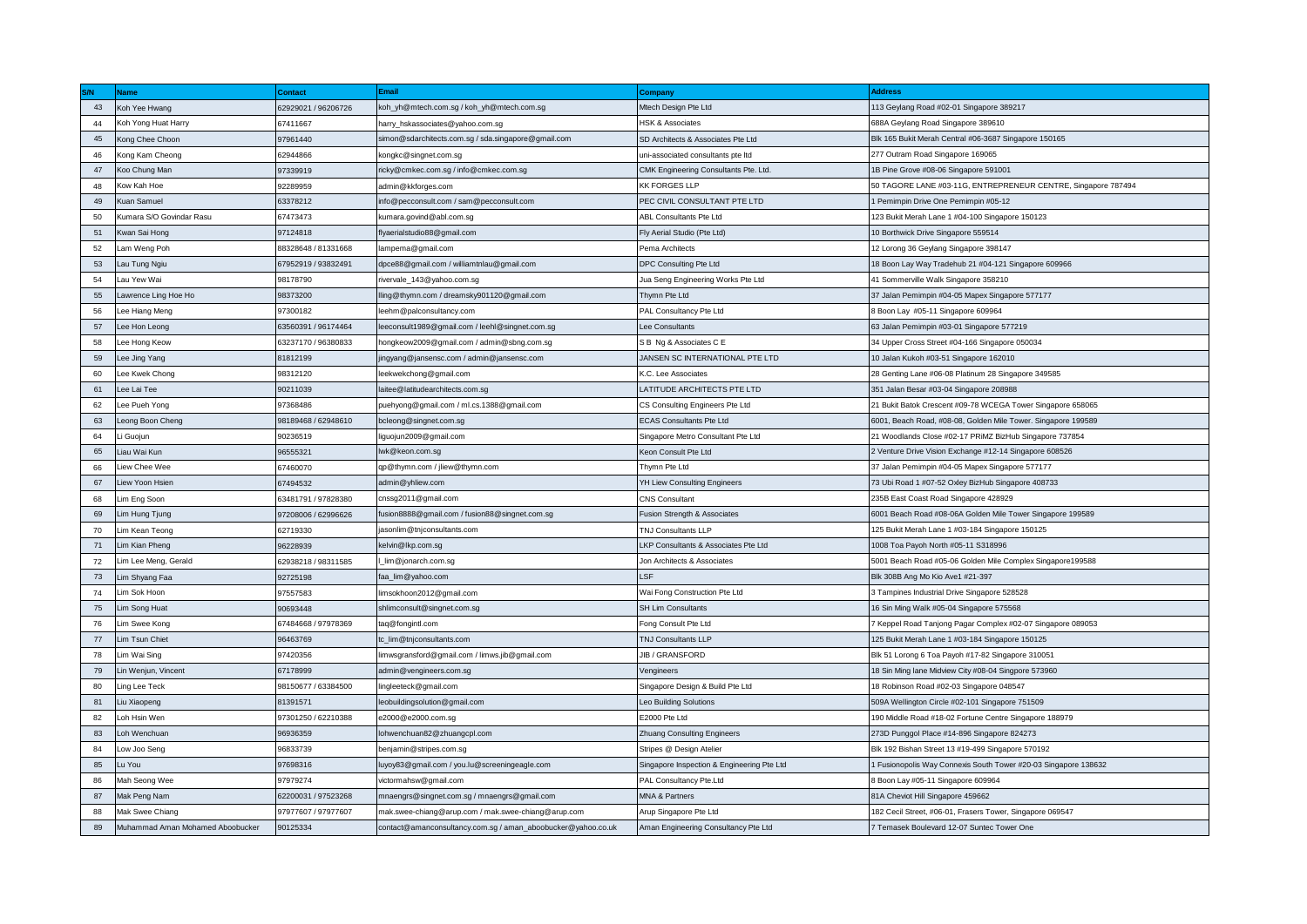|     | <b>Name</b>                        | <b>Contact</b>      | Email                                                      | <b>Company</b>                               | <b>Address</b>                                                         |
|-----|------------------------------------|---------------------|------------------------------------------------------------|----------------------------------------------|------------------------------------------------------------------------|
| 90  | Ng Chee Lam                        | 96640218            | ncl.email@yahoo.com                                        | <b>NCL CONSULTANTS</b>                       | Block 39B West Coast Park #11-04 The Infiniti Singapore 127713         |
| 91  | Ng Chew Chiat                      | 97547650 / 62656766 | davidng@onesmart.com.sg                                    | ONE SMART Engineering Pte Ltd                | 21 Bukit Batok Crescent WCEGA Tower #06-75 Singapore 658065            |
| 92  | Ng Chin Wee Vincent                | 91161513 / 93391966 | ngvin88888@gmail.com                                       | AECOM Singapore Pte Itd                      | 300 Beach road #23-00                                                  |
| 93  | Ng Dick Young                      | 88208079            | dickyoung@sytconsultants.com                               | SYT Consultants Pte Ltd                      | 55 Serangoon North Avenue 4 #03-05 Singapore 555859                    |
| 94  | Ng Eugene                          | 62034166 / 97543727 | admin@c2e.com.sg / ngeugene@c2e.com.sg                     | C2E Consultants                              | Blk 203 Hougang Street 21 #04-89 Singapore 530203                      |
| 95  | Ng Junming                         | 66526032            | junming@103east.sg                                         | 103 East Architects                          | Blk 125 Bukit Merah Lane 1 #03-162 Singapore 150125                    |
| 96  | Ng Kenneth                         | 91113388 / 66846778 | kenneth@alliance-engineers.com.sg                          | Alliance Consulting Engineers Pte Ltd        | 22 Sin Ling Lane #02-71 Midview City Singapore 573969                  |
| 97  | Ng Soon Hua                        | 96693990            | soonhua@shng.com.sg / soonhua@shng.com.sg                  | SH Ng Consultants Pte Ltd                    | 44 Yunnan Crescent Singapore 638346                                    |
| 98  | Ng Wee Giap Gary                   | 62740311            | gary@gng.com.sg / gng@gng.com.sg                           | <b>GNG Consultants Pte Ltd</b>               | 3791 Jalan Bukit Merah #10-23 E-Centre@Redhill Singapore 159471        |
| 99  | Ng Yean Sin                        | 91800253            | NGneering@hotmail.com                                      | NGneering Solutions Pte Ltd                  | 120 Eunos Avenue 7 #01-08 Richfield Industrial Centre Singapore 409574 |
| 100 | Ngan See Pyng                      | 62848186 / 98211255 | ngan@first-engineers.com / ngan@first-engineers.com        | First Engineers Consultants Pte Ltd          | 81 Ubi Avenue 4 09-16 S408830                                          |
| 101 | Ngoh See Hock                      | 67486896 / 91692288 | admin@pconsortium.com                                      | Prompt Consortium Pte Ltd                    | 509A, Geylang Road, Singapore 389465                                   |
| 102 | Ngui Chee Yau                      | 82985730            | ngui.cy@e2000.com.sg / nguicy@yahoo.com                    | E2000 Pte Ltd                                | 190 Middle Road #18-02 Fortune Centre Singapore 188979                 |
| 103 | Ong Chee Wee                       | 91699222 / 62656766 | ong@onesmart.com.sg                                        | ONE SMART Engineering Pte Ltd                | 21 Bukit Batok Crescent WCEGA Tower #06-75 Singapore 658065            |
| 104 | Ong Eng Hwee                       | 96774119            | oeh22@yahoo.com                                            | <b>OEH Consultants</b>                       | Block 265 #02-265 Serangoon Central Drive Singapore 550265             |
| 105 | Ong Kim Sze                        | 96662293 / 96662293 | ongkimsze@gmail.com / ongkimsze@gmail.com                  | K S Ong consulting engineers                 | 52 Verde Avenue Villa Verde                                            |
| 106 | Ong Lian Huat                      | 96350279 / 88580582 | Ih.ong@demacoconsult.com / admin@demacoconsult.com         | <b>Demaco Consultants</b>                    | 25 Bukit Batok Crescent 06-01 The Elitish Singapore 658066             |
| 107 | Ong Toon Lian                      | 90258253 / 90258253 | otl3888@gmail.com / otl3888@gmail.com                      | OTL ENGINEERING & SAFETY CONSULTANCY PTE LTD | 85 Hillview Avenue #06-05                                              |
| 108 | Ong Wee Kiat                       | 64595438            | info@aocinsults.com / ongweekiat@aoconsults.com            | Ang & Ong Consultants Pte Ltd                | Blk 28, Sin Ming Lane #07-137 Midview City                             |
| 109 | Pang Kay Cheun                     | 96558043            | pang@palconsultancy.com / pangpalconsultancy@gmail.com     | Pal Consultancy Pte Ltd                      | 8 Boon Lay Way, #05-11 Singapore 589660                                |
| 110 | Paramu Kuhanesan                   | 91471240 / 62516150 | KUHAN@RKUCONSL.COM / ADMIN@RKUCONSL.COM                    | <b>RKU CONSULTANTS LLP</b>                   | 25 Tagore Lane #02-08-04 Singapore G Building Singapore 787602         |
| 111 | Pee Kay Wee                        | 65659110 / 98552897 | pkw@ogpkonsult.com / projects@ogpkonsult.com               | OGP Konsult Pte Ltd                          | 71 Bukit Batok Crescent #05-05 Prestige Centre Singapore 658071        |
| 112 | Percival Jeyapal David             | 64820348 / 96650921 | lynwood2121@singnet.com.sg / jdavid.percival@gmail.com     | Lynwood Engineers & Consultants              | 32 Jalan Peradun Singapore 808677                                      |
| 113 | Peter Fang Mingxie                 | 63103386 / 90932767 | fangpeter54@gmail.com                                      | <b>AHN Consultants</b>                       | 2 Hillview Rise #24-05 Singapore 667978                                |
| 114 | Phuah Phei Guan                    | 90697546 / 69806950 | ivan@wctconsult.com.sg / pheiguan@gmail.com                | <b>WCT Consultants Pte Ltd</b>               | 50 Raffles Place, Singapore Land Tower, #37-00 Singapore 048623        |
| 115 | Saw Tian Syh                       | 92708348            | msaw@msagw.com                                             | <b>MSA ARCHITECTS</b>                        | 47 Kallang Pudding Road #08-05 The Crescent@Kallang Singapore 349318   |
| 116 | Shen Yuhe                          | 93270568            | engineershen@outlook.com                                   | Takenaka Corporation                         | 601D Tampines Ave 9 #12-858                                            |
| 117 | Shirley Alessandra Valentine Jawin | 96948336            | shirleynj@gmail.com / shirley.jawinav@surbanajurong.com    | Surbana Jurong Consultants Pte. Ltd.         | 168 Jalan Bukit Merah #01-01 Connection One Singapore 150168           |
| 118 | Shum Wing Tung                     | 63564788 / 96179126 | wtsce@singnet.com.sg /mmmsmy@yahoo.com.sg                  | <b>WTS Consulting Engineers</b>              | 63 Jalan Pemimpin #02-07 Singapore 577219                              |
| 119 | Shutie Geoffrey Paul               | 96341091            | geoffrey.shutie@worleyparsons.com / geoff.shutie@gmail.com | Worley Pte Ltd                               | 438B Alexandra Technopark #03-03/5/6, Singapore 119968                 |
| 120 | Sim Wee Keat                       | 93668126            | simweekeat@gmail.com                                       | Innovature Engineering and Safety Consultant | 471A Yio Chu Kang Road #01-02 Singapore 567690                         |
| 121 | Sivakumaran Murugesu               | 63927546 / 97544190 | smsiva@smsce.com.sg                                        | SMS Consulting Engineers Pte Ltd             | 114 Lavender Street CT Hub #02-61 Singapore 338729                     |
| 122 | Song Heliang                       | 67490365            | admin@antcon.sg                                            | ANT Consultants Pte Ltd                      | 6 Ubi Road 1 #06-10 Wintech Centre Singapore 408726                    |
| 123 | Song Yanxin                        | 91239223            | song@acscon.com.sg / admin@acscon.com.sg                   | A.CS Consultants Pte. Ltd.                   | 5008 Ang Mo Kio Avenue 5 #04-09, TechPlace II Singapore 569874         |
| 124 | Soo Chee Sern                      | 65690030 / 98195089 | csengrs@csengrs.com                                        | CS Consulting Engineers Pte Ltd              | 21 Bukit Batok Crescent WCEGA Tower #09-78 Singapore 658065            |
| 125 | Soon Chern Yee                     | 96424200 / 66598945 | soonchernyee@estruct.com.sg                                | E-Struct Consulting Pte Ltd                  | 28 Sin Ming Lane Midview City #02-135 Singapore 573972                 |
| 126 | Sze Hock Thong                     | 62589226            | Hockthong@gmail.com                                        | HT Engineering Consultant                    | Block 167 #15-148 Petir Road                                           |
| 127 | Tai Wee Fook                       | 97683632            | sda.singapore@gmail.com / weefook@sdarchitects.com.sg      | SD Architects & Associates Pte Ltd           | Blk 165 Buit Merah Central #06-3687 Singapore 150165                   |
| 128 | Tan Bok Leng                       | 90124126            | jason.tan@arup.com                                         | Arup Singapore Pte Ltd                       | 182 Cecil Street Frasers Tower #06-01 Singapore 069547                 |
| 129 | Tan Boon Seng                      | 96736465            | bstan.sg@gmail.com                                         |                                              | 57 Tai Keng Place Singapore 534355                                     |
| 130 | Tan Chai Hwee Johnson              | 92394623            | JOHNSONTAN@WAHKHIAW.COM.SG                                 | Fore Urbanology                              | 51 Telok Ayer Street, Singapore 048441                                 |
| 131 | Tan Chin Gee                       | 90237298            | tancg@rcy.com.sg / tancg88@gmail.com                       | RCY PTE LTD                                  | 12A Keong Saik Road Singapore 089119                                   |
| 132 | Tan Chuan Ping                     | 97387567 / 62785007 | jefftan@tcpconsultants.com / mail@tcpconsultants.com       | TCP Consultants Pte Ltd                      | Blk 164 Bukit Merah Central, #03-3641 Singapore 150164                 |
| 133 | Tan Hock Lye                       | 63852418 / 93802831 | tanhlye@hlcsc.com / tanhlye@hlcsc.com                      | HL Consultant Pte Ltd                        | 60 Paya Lebar Road, #10-05 Paya Lebar Square                           |
| 134 | Tan Hooi Kiat                      | 96174833 / 63335828 | thkengr@singnet.com.sg / thkcon@hotmail.com                | THK design engineering Pte Ltd               | 153B Selegie Road Singapore 188316                                     |
| 135 | Tan Kheng Soon                     | 82829625 / 97708618 | ease.consultants@gmail.com/tohhl.ease@gmail.com            | Ease Engineering Consultancy Pte Ltd         | 625 Aljunied Road Aljunied Industrial Complex #05-04A Singapore 389836 |
| 136 | Tan Kim Tah                        | 90075553            | tktengineers@gmail.com / tktengineers@gmail.com            | <b>TKT Engineers</b>                         | Blk 261 Waterloo Street #04-16                                         |